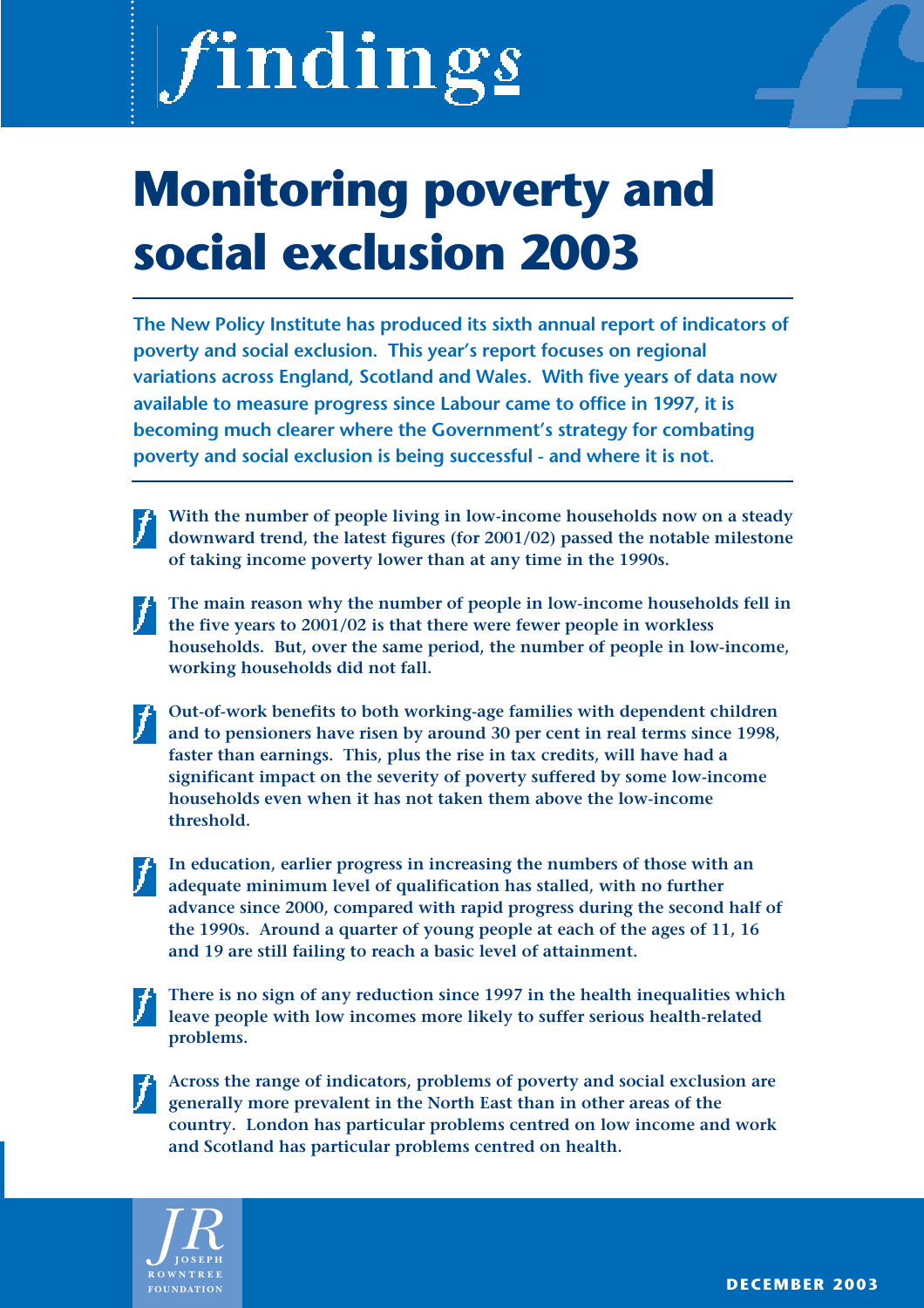| <b>Indicator</b>                                                              | <b>Change over time</b>   |                                           |  |  |  |
|-------------------------------------------------------------------------------|---------------------------|-------------------------------------------|--|--|--|
|                                                                               | Over the last 5-6 years   | Over the latest year of<br>available data |  |  |  |
| <b>Income</b>                                                                 |                           |                                           |  |  |  |
| 1. Individuals with low income                                                | Improved                  | Improved                                  |  |  |  |
| 2. The location of low income                                                 | N/a                       | N/a                                       |  |  |  |
| 3. Low income by type of person                                               | N/a                       | N/a                                       |  |  |  |
| 4. Low income by economic status                                              | <b>Steady</b>             | <b>Steady</b>                             |  |  |  |
| 5. Out-of-work benefit levels                                                 | <b>Mixed</b>              | <b>Mixed</b>                              |  |  |  |
| 6. Persistent low income                                                      | <b>Steady</b>             | <b>Steady</b>                             |  |  |  |
| 7. Income inequalities                                                        | N/a                       | N/a                                       |  |  |  |
| 8. Material deprivation                                                       | Improved                  | Improved                                  |  |  |  |
|                                                                               |                           |                                           |  |  |  |
| <b>Children</b><br>9. Low birthweight babies                                  | Worsened                  | Worsened                                  |  |  |  |
|                                                                               |                           |                                           |  |  |  |
| 10. Infant mortality                                                          | <b>Steady</b><br>Improved | <b>Steady</b><br>Improved                 |  |  |  |
| 11. Births to girls conceiving under age 16                                   | Improved                  | Improved                                  |  |  |  |
| 12. Low attainment at school - 16-year-olds                                   |                           |                                           |  |  |  |
| 13. Low attainment at school - 11-year-olds                                   | Improved                  | <b>Steady</b>                             |  |  |  |
| 14. School exclusions                                                         | Improved                  | Worsened                                  |  |  |  |
| 15. Children in workless households                                           | Improved                  | Improved                                  |  |  |  |
| 16. Concentration of poor children                                            | <b>Steady</b>             | <b>Steady</b>                             |  |  |  |
| 17. In young offender institutions                                            | Worsened                  | <b>Steady</b>                             |  |  |  |
| <b>Young adults</b>                                                           |                           |                                           |  |  |  |
| 18. Unemployment                                                              | Improved                  | Worsened                                  |  |  |  |
| 19. Low pay                                                                   | Improved                  | Improved                                  |  |  |  |
| 20. Destination of school-leavers                                             | Improved                  | <b>Steady</b>                             |  |  |  |
| 21. Problem drug use                                                          | Worsened                  | <b>Steady</b>                             |  |  |  |
| 22. Without a basic qualification                                             | <b>Steady</b>             | <b>Steady</b>                             |  |  |  |
| 23. With a criminal record                                                    | <b>Steady</b>             | <b>Steady</b>                             |  |  |  |
| <b>Adults aged 25 to retirement</b>                                           |                           |                                           |  |  |  |
| 24. Individuals wanting paid work                                             | Improved                  | Improved                                  |  |  |  |
| 25. Jobs                                                                      | N/a                       | N/a                                       |  |  |  |
| 26. Low pay                                                                   | Improved                  | Improved                                  |  |  |  |
| 27. In receipt of tax credits                                                 | N/a                       | N/a                                       |  |  |  |
| 28. Insecure at work                                                          | Improved                  | <b>Steady</b>                             |  |  |  |
| 29. Access to training                                                        | Improved                  | <b>Steady</b>                             |  |  |  |
| 30. Premature death                                                           | Improved                  | <b>Steady</b>                             |  |  |  |
| 31. Obesity                                                                   | Worsened                  | Worsened                                  |  |  |  |
| 32. Limiting longstanding illness or disability                               | <b>Steady</b>             | <b>Steady</b>                             |  |  |  |
| 33. Mental health                                                             | Improved                  | Improved                                  |  |  |  |
|                                                                               |                           |                                           |  |  |  |
| <b>Older people</b><br>34. No private income                                  | <b>Steady</b>             | <b>Steady</b>                             |  |  |  |
| 35. Benefit take-up                                                           | Worsened                  | <b>Steady</b>                             |  |  |  |
| 36. Excess winter deaths                                                      | <b>Steady</b>             | <b>Steady</b>                             |  |  |  |
| 37. Limiting longstanding illness or disability                               | <b>Steady</b>             | <b>Steady</b>                             |  |  |  |
|                                                                               | <b>Steady</b>             | <b>Steady</b>                             |  |  |  |
| 38. Anxiety                                                                   | Worsened                  | Worsened                                  |  |  |  |
| 39. Help from social services to live at home<br>40. Rural access to services |                           |                                           |  |  |  |
|                                                                               | N/a                       | N/a                                       |  |  |  |
| <b>Communities</b>                                                            |                           |                                           |  |  |  |
| 41. Concentration of poverty                                                  | <b>Steady</b>             | <b>Steady</b>                             |  |  |  |
| 42. Transport                                                                 | Improved                  | Improved                                  |  |  |  |
| 43. Without a bank or building society account                                | <b>Steady</b>             | Improved                                  |  |  |  |
| 44. Burglaries                                                                | Improved                  | <b>Steady</b>                             |  |  |  |
| 45. Without household insurance                                               | Improved                  | Improved                                  |  |  |  |
| 46. Dissatisfaction with local area                                           | <b>Steady</b>             | <b>Steady</b>                             |  |  |  |
| 47. Without central heating                                                   | Improved                  | Improved                                  |  |  |  |
| 48. Overcrowding                                                              | <b>Steady</b>             | <b>Steady</b>                             |  |  |  |
| 49. Homelessness                                                              | Worsened                  | Worsened                                  |  |  |  |
| 50. Mortgage arrears                                                          | Improved                  | Improved                                  |  |  |  |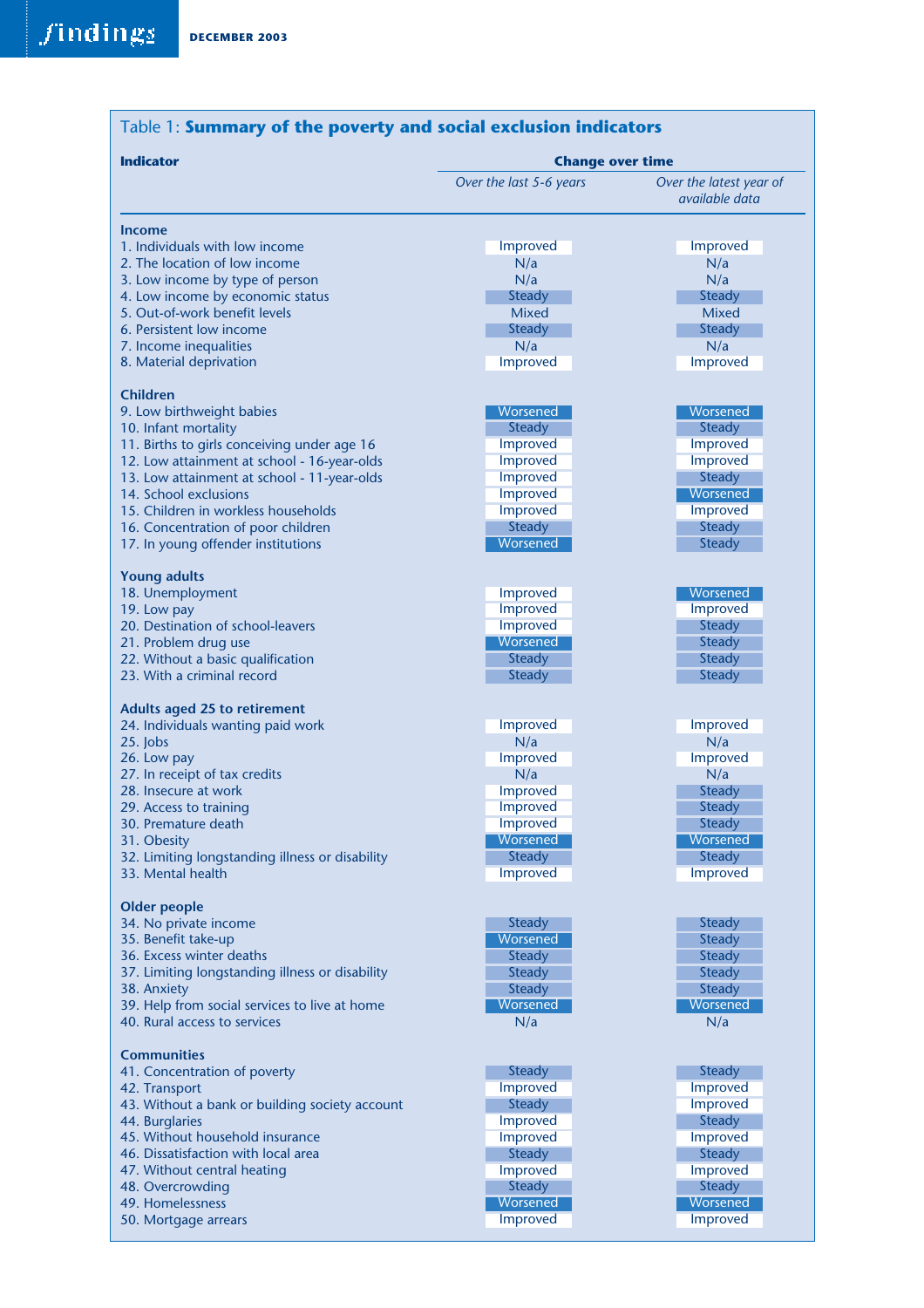### **What the indicators show**

#### *On low income, some significant milestones have now been passed*

The latest figures, for 2001/02, showed a fall in the number of individuals living in low-income households to 12.5 million, or 22 per cent of the population. Of these, 3.8 million were children, 2.2 million were pensioners and 6.6 million were working-age adults, equivalent to 30 per cent, 23 per cent and 19 per cent of their respective populations.

The 12.5 million people in low-income households compares with a figure of around 13.4 million in the mid-1990s; the number of people living in a low-income household is now lower than at any time in the 1990s. Although there is a long way to go before the figures start approaching those of the early 1980s, this is still a notable milestone, indicative of real and tangible progress.

Britain may also be beginning to move up the European Union 'poverty league'. The latest published figures from the EU are for 1999, when the UK was still near the bottom, better only than Greece and Portugal and bracketed with Spain, Italy and Ireland. But if the rates in these countries have not changed since then, the reduction in poverty seen here since 1999 would mean that the UK was moving clear of this group by 2001/02, in the direction of the poverty rate recorded in France.

European comparisons also provide a way of expressing the Government's short- and mediumterm targets for child poverty, that is, to have a poverty rate comparable with that currently prevailing in France by the middle of this decade, and to have one approaching that of the Netherlands, Germany and Denmark by its end. Such goals are tough. They may be missed in the particular years that the Government has set for them. But the fact that they are already achieved in neighbouring countries shows that they are, in principle, realistic.

#### *On benefits and tax credits, some improvements and some problems*

2003 has marked the completion of a period of radical reform of the system of means-tested (out-ofwork) benefits and (in-work) tax credits designed to increase the incomes of those most in need. What has made the reform radical is not only the changes to the structure of many benefits but also the very much higher levels of support now on offer.

Means-tested benefits for families with children and for pensioners started to grow sharply in 1999.

By April 2003, out-of-work benefits for families with two (or more) dependent children and for pensioner couples had risen by around 15 per cent more than the growth in earnings compared with 1998.

By contrast, out-of-work benefits for working-age households without dependent children remained unchanged in real terms. At the end of 2002, 2 million working-age adults without dependent children were receiving means-tested benefits – more than the number of either pensioners or working-age adults with dependent children.

Non-take-up of benefits is also a problem, particularly among pensioners where the latest figures show around 30 per cent non-take-up of both the Minimum Income Guarantee and Council Tax Benefit. This equates to around  $£1.4$  billion of unclaimed money each year.

*Falls in poverty have been due to falls in unemployment – but in-work poverty has not fallen* Low pay and lack of work continue to be fundamental challenges to the anti-poverty strategy being followed. The main factor in reducing poverty among working-age households over the last few years has been the growth in employment, but many households where someone is working are still on low income and the term 'unemployment' does not cover many people who would like to work.

The risk of being in a low-income household ranges from three-quarters for unemployed households to one in twenty-five for 'all-working' households (where at least one adult works full-time and any other adult works at least part-time). In spite of the Government's reforms, these risks are largely unchanged since 1996/97.

Rather, the number of people in low-income households has fallen because households have moved out of high-risk categories into lower-risk ones; in other words, out of worklessness and into work. Unemployment itself has fallen sharply: among adults under 25, the unemployment rate fell from 13 per cent to 10 per cent between 1997 and 2003, while for those aged 25 and over, it fell from 6 per cent to 4 per cent. The number of people who are 'economically inactive who want work' has fallen far less quickly than this, being about equal in number to the unemployed in the mid-1990s but outnumbering them by a ratio of two to one in 2003.

Thanks to the fall in unemployment, the proportion of working-age households in poverty who were unemployed fell from 28 per cent in the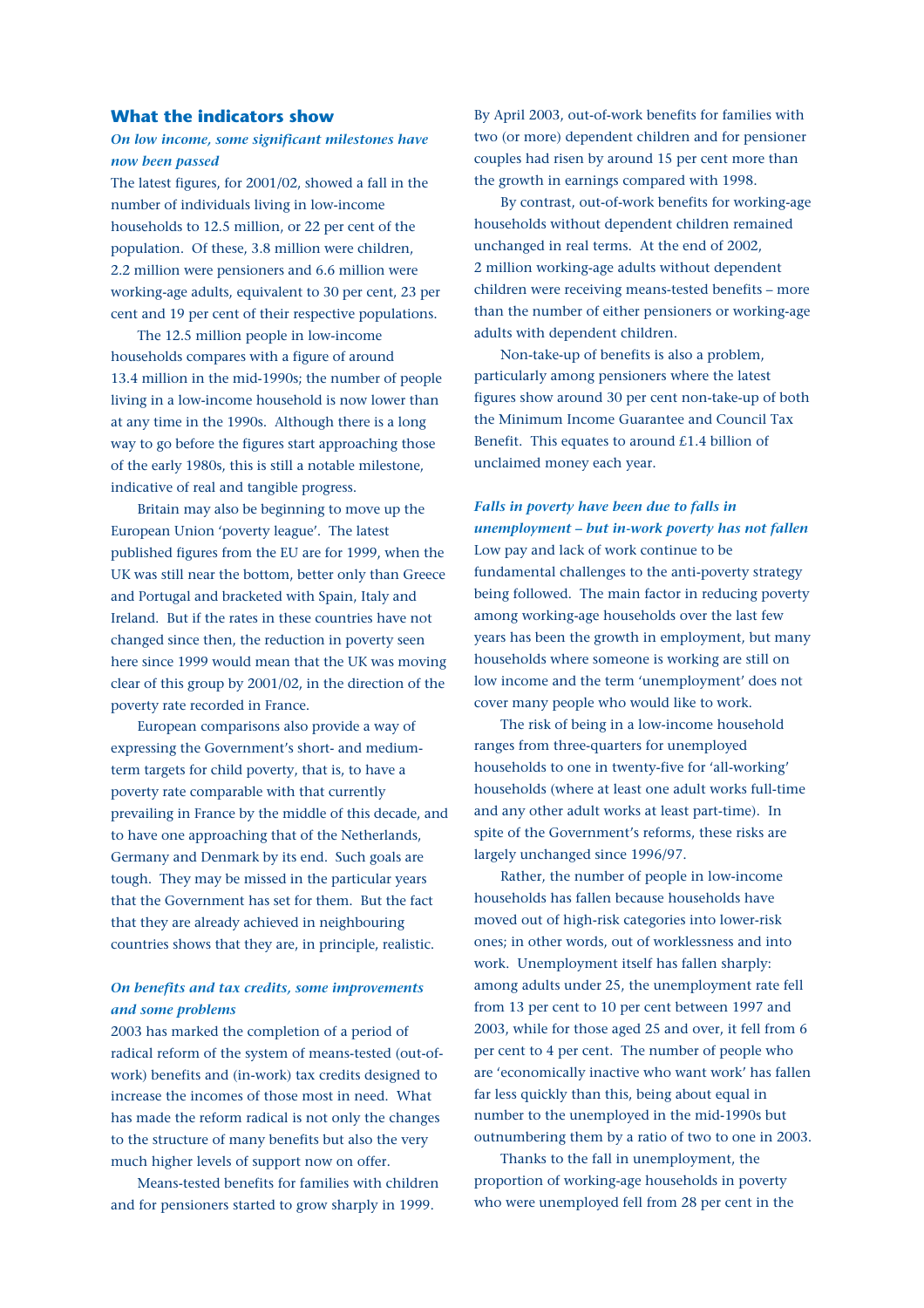three years 1994 to 1997 to 15 per cent in the years 1999 to 2002. In contrast, the proportion of people in poverty in households where someone was doing paid work rose, from 33 per cent over the years 1994 to 1997 to 41 per cent in the years 1999 to 2002. In absolute terms, this represents an increase in the number of people suffering 'in-work poverty', up from an average of 3 million a year between 1994 and 1997 to 3.5 million a year between 1999 and 2002.

Some workers face chronic insecurity at work: almost half of men and a third of women making a new claim for Job Seekers' Allowance were last claiming less than six months ago, implying that the work they have done in between was either temporary or of a very short-term nature. Only one in ten of those in temporary work are there because they did not want a permanent job.

### *Progress across a range of education indicators has now stalled*

Some minimum qualifications appear to have a strong influence on the likelihood of being able to work in other than low-paid employment. Among those in their late 20s, half of those with no qualifications are earning less than £200 a week, compared with just one in six of those with a qualification equivalent to an NVQ2 or better. Against this background, several of the education and training indicators show grounds for concern. First, more than a quarter of 19-year-olds (200,000 individuals) lacked an NVQ2 or equivalent in 2003, the same as in 1999 but after steady falls between 1995 and 1999.

Second, one in every six 16-year-olds was neither in education nor training in 2002, fewer than in the mid-1990s but unchanged since 1999. And while the proportion of 16-year-olds gaining only low grades in their GCSE (or Scottish equivalent) examinations has declined somewhat over the last decade, a fifth still achieve only low grades, while one in twenty achieve no grades at all.

Third, among 11-year-olds, around a quarter failed to reach level 4 at Key Stage 2 in Maths and English in 2002. While this figure is down from two-fifths in 1996, all of this improvement took place before 2000 with no improvement since then. Among schools with a high number receiving free school meals, the overall percentage failing to reach this same level has always been higher but, at least in Maths, continued to fall through to 2002.

*Health inequalities show no sign of reducing* By far the most positive of the health indicators is that for premature death, where the rates for both men and women under 65 fell by a sixth in the decade to 2001. The number of births to girls who conceived under age 16 has also fallen from 5,000 in 1996 to 4,000 in 2001.

By contrast, obesity among women rose by a half over the decade to 2001, to the point where a quarter of all women aged 25 to 64 were affected. The incidence of obesity among poorer women is twice that of women in the richest fifth of the population. Mental ill-health also affects women more than men although, unlike obesity, there are substantial differences by income for men as well as women, with adults in the poorest fifth being twice as likely to be at risk of developing a mental illness as those on average incomes.

Limiting long-standing illness or disability is a problem that affects men and women equally, with two-fifths of the poorest fifth of both men and women aged 45 to 64 suffering from it compared with a quarter of those on average incomes. The differences by income do, however, largely disappear as people get older.

Perhaps the greatest concern in health inequalities relates to infant mortality and low birthweight. In both cases, if the inequality is changing at all over time, it is rising. For infant mortality, this is at least because things are getting better at the top rather than worse at the bottom. For low birthweight babies, however, it is because the incidence among families from a manual background has risen, albeit slightly, in recent years.

#### **Regional variations**

There is no simple pattern to which the regional variations of all the indicators all adhere. But there are some general themes:

- The North East is the only region where poverty and social exclusion are worse than average for more than half of the regional indicators.
- Poverty and social exclusion in London and Scotland are around average for many of the indicators but much worse on some.
- Poverty and social exclusion in Yorkshire and The Humber, the North West and (to a lesser extent) the West Midlands are around average for most of the indicators, but worse than average for some.
- The East Midlands is around average for most of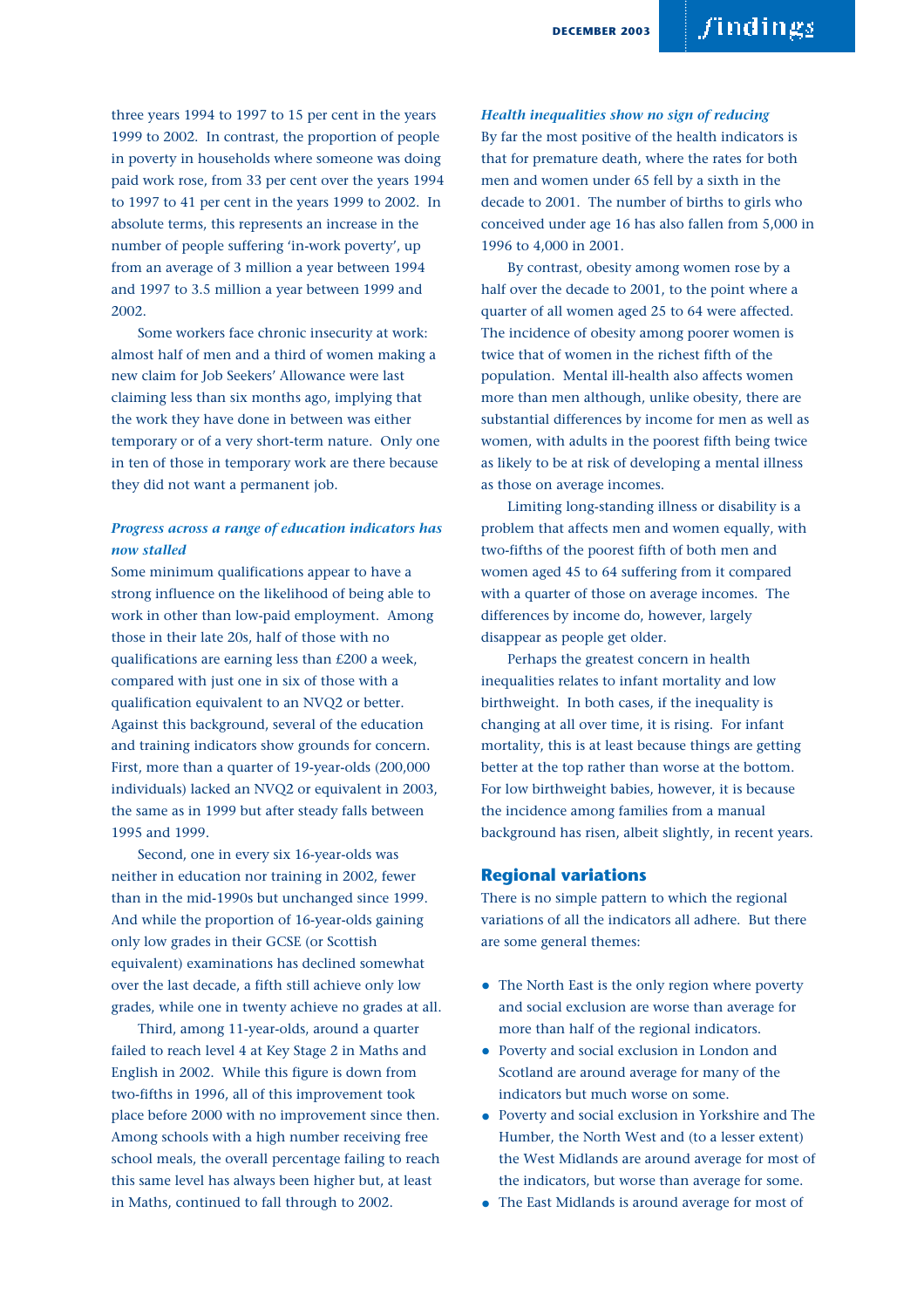| Table 2: Regional contrasts                                                                                                                                                                                                                                                                                    |                                                                              |                                            |                                                                  |                             |                                                    |                                                                |                                                                        |                                                                      |                                                |                                                          |                                                             |
|----------------------------------------------------------------------------------------------------------------------------------------------------------------------------------------------------------------------------------------------------------------------------------------------------------------|------------------------------------------------------------------------------|--------------------------------------------|------------------------------------------------------------------|-----------------------------|----------------------------------------------------|----------------------------------------------------------------|------------------------------------------------------------------------|----------------------------------------------------------------------|------------------------------------------------|----------------------------------------------------------|-------------------------------------------------------------|
| <b>Indicator</b>                                                                                                                                                                                                                                                                                               | East                                                                         |                                            |                                                                  |                             |                                                    | For the book of the control of the basis                       |                                                                        |                                                                      | Makes                                          |                                                          | Necky Mildered<br>LAPASATA RE                               |
| <b>Income</b><br>2. The location of low income                                                                                                                                                                                                                                                                 | $\pm$                                                                        | Ξ                                          | -                                                                | $\equiv$                    | Ξ                                                  | =                                                              | $\ddot{}$                                                              | Ξ                                                                    | =                                              | Ξ                                                        | $=$                                                         |
| <b>Children</b><br>10. Infant mortality<br>11. Births to girls conceiving under age 16<br>12. Low attainment at school -16-year-olds<br>13. Low attainment at school - 11-year-olds<br>14. School exclusions<br>15. Children in workless households<br>16. Dental health<br>17. In young offender institutions | $\pm$<br>$\ddot{}$<br>$\ddot{}$<br>$=$<br>=<br>$+$<br>$\ddot{}$<br>$\ddot{}$ | Ξ<br>Ξ<br>$=$<br>$=$<br>Ξ<br>Ξ<br>$=$<br>Ξ | =<br>$\equiv$<br>Ξ<br>$\equiv$<br>Ξ<br>$\equiv$<br>$\equiv$      | $=$<br>Ξ<br>Ξ<br>Ξ<br>$=$   | $=$<br>$=$<br>Ξ<br>÷                               | $=$<br>n/a<br>n/a<br>n/a<br>$+$<br>$\equiv$<br>$\equiv$<br>n/a | $\pm$<br>$\ddot{}$<br>$+$<br>$\equiv$<br>$\equiv$<br>$+$<br>$+$<br>$+$ | $\ddot{}$<br>$+$<br>$+$<br>$\equiv$<br>$\equiv$<br>$+$<br>$+$<br>$+$ | $=$<br>$\equiv$<br>n/a<br>n/a<br>$+$<br>Ξ<br>Ξ | $\equiv$<br>$\equiv$<br>Ξ<br>Ξ<br>$\equiv$<br>$+$<br>Ξ   | $\equiv$<br>Ξ<br>$\equiv$<br>Ξ<br>$\equiv$<br>Ξ<br>$\equiv$ |
| <b>Young adults</b><br>18. Unemployment<br>20. Destination of school-leavers<br>21. Problem drug use                                                                                                                                                                                                           | $\pm$<br>$\ddot{}$<br>$\ddot{}$                                              | $^{+}$<br>$=$                              | Ξ                                                                |                             | Ξ<br>$\equiv$<br>$=$                               | $\equiv$<br>n/a<br>Ξ                                           | $\ddot{}$<br>$\pm$<br>$+$                                              | $\pm$<br>$\pm$<br>$=$                                                | n/a<br>$=$                                     | =<br>Ξ<br>$\equiv$                                       | $=$<br>$\equiv$                                             |
| <b>Adults aged 25 to retirement</b><br>24. Individuals wanting paid work<br>25. Jobs<br>30. Premature death<br>31. Obesity<br>32. Limiting longstanding illness or disability<br>33. Mental health                                                                                                             | $\pm$<br>$\ddot{}$<br>$\ddot{}$<br>Ξ.<br>$+$<br>$=$                          | $\pm$<br>$=$<br>$=$<br>$=$<br>Ξ<br>$=$     | $\equiv$<br>$\ddot{}$<br>$\equiv$<br>$+$<br>$\equiv$<br>$\equiv$ | $\equiv$                    | Ξ<br>$=$<br>Ξ<br>$\ddot{}$<br>$\equiv$<br>$\equiv$ | $\frac{1}{1}$<br>n/a<br>$\equiv$<br>n/a                        | $\ddot{}$<br>$\ddot{}$<br>$\pm$<br>$\equiv$<br>$+$<br>$\equiv$         | $\ddot{}$<br>$+$<br>$+$<br>$\equiv$<br>$+$<br>$=$                    | Ξ<br>$=$<br>$\equiv$<br>n/a<br>Ξ<br>n/a        | Ξ<br>$\equiv$<br>$\hat{\bullet}$<br>$\equiv$<br>$\equiv$ | Ξ<br>Ξ<br>$\equiv$<br>Ξ<br>$\equiv$<br>$\equiv$             |
| <b>Older people</b><br>36. Excess winter deaths<br>37. Limiting longstanding illness or disability<br>39. Help from social services to live at home                                                                                                                                                            | $\pm$<br>$+$<br>$\equiv$                                                     | Ξ<br>Ξ<br>Ξ                                | Ξ<br>Ξ<br>$=$                                                    | Ξ<br>$+$                    | Ξ<br>$=$<br>$=$                                    | n/a<br>$\equiv$<br>n/a                                         | $\pm$<br>$+$<br>$\equiv$                                               | $\ddot{}$<br>$\ddot{}$<br>Ξ                                          | $\equiv$                                       | $\equiv$<br>$=$                                          | Ξ<br>Ξ<br>$\equiv$                                          |
| <b>Communities</b><br>41. Concentration of poverty<br>44. Burglaries<br>47. Without central heating<br>48. Overcrowding<br>49. Homelessness<br>Key: $+$ Better than the national average; $=$ Around average; $-$ Worse than the national average;                                                             | $\pm$<br>Ξ<br>$+$<br>=<br>$+$                                                | Ξ<br>$=$<br>Ξ<br>$\ddot{}$<br>$\ddot{}$    | $=$<br>$=$                                                       | $\equiv$<br>$+$<br>$=$<br>Ξ | Ξ<br>$\equiv$<br>$=$                               | =<br>$\equiv$<br>$\equiv$<br>$\equiv$<br>n/a                   | $\ddot{}$<br>$\equiv$<br>$\equiv$<br>$=$<br>$\ddot{}$                  | $\pm$<br>Ξ<br>Ξ<br>Ξ.<br>$\equiv$                                    | $\pm$<br>$\equiv$<br>$+$<br>n/a                | $=$<br>Ξ<br>$\equiv$<br>$\equiv$                         | $=$<br>$\frac{1}{1}$<br>$\equiv$<br>Ξ                       |

n/a Those where the indicator was not analysed for the region in question

the indicators, but better than average for some.

- Wales is noticeably worse than average for some indicators but better than average for others.
- The East, South East and (to a lesser extent) the South West are better than average for most of indicators.

The proportion of the population who are in lowincome households is highest in London and the North East (27 per cent and 26 per cent of the population respectively) and lowest in the East and South East (both 18 per cent). These relativities have remained largely unchanged since the mid-1990s, with the fall in the proportion of people in low-income households having been largely uniform across the country. But, despite differences

between regions, in all regions - even the best off - a substantial minority of the population are in lowincome households.

The variation between regions in the proportion of poor people is less than the variation in the proportion of rich people: just 13 per cent of people in Wales and the North East are in the richest fifth nationally, compared with almost 30 per cent in the South East, outer London and inner London. Inner London is by far the most deeply divided part of the country, with the highest proportions of both rich and poor people anywhere.

The extreme situation in London, especially Inner London, can also be seen in its combination of very high levels of employment growth, a relatively high proportion of people wanting paid